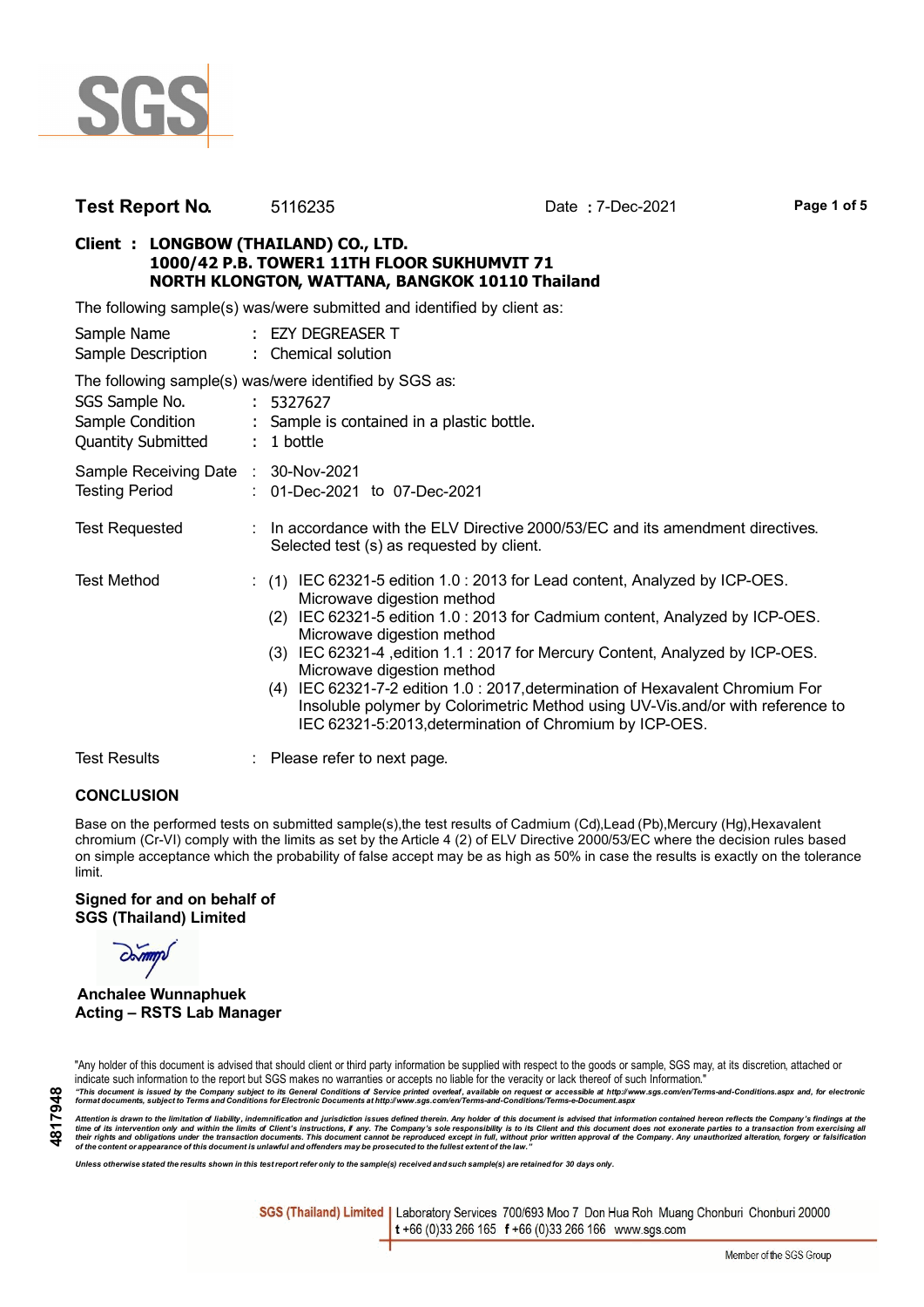

# **Test Report No.** 5116235 Date **:** 7-Dec-2021 **Page 2 of 5 TEST RESULTS**

Test results by chemical method (Unit: mg/kg)

| Test Item (s):               | Method<br>(Refer to) | Result (1) | <b>MDL</b> | <b>ELV Limit</b> |
|------------------------------|----------------------|------------|------------|------------------|
| Lead (Pb)                    | (1)                  | n.d.       | 2          | 1000             |
| Cadmium (Cd)                 | (2)                  | n.d.       | 2          | 100              |
| Mercury (Hg)                 | (3)                  | n.d.       | ◠          | 1000             |
| Hexavalent Chromium (Cr(VI)) | (4)                  | n.d.       | 8          | 1000             |

Test Part Description

Result (1) clear liquid

Note :

(a)  $mg/kg = ppm$ ; 0.1wt% = 1000 ppm

(b) n.d. = Not Detected (<MDL)

(c) MDL = Method Detection Limit

(d) The result of Hexavalent Chromium (Cr(VI)) is "ND" as the result of Chromium (Cr) is "ND", and confirmation test of Hexavalent Chromium (Cr(VI)) is not required.

(e) If the Chromium (Cr) content is greater than the MDL of Hexavalent Chromium (Cr(VI)), confirmation test of Hexavalent Chromium (Cr(VI)) is required.

(f) Test done on client submitted sample

"Any holder of this document is advised that should client or third party information be supplied with respect to the goods or sample, SGS may, at its discretion, attached or indicate such information to the report but SGS makes no warranties or accepts no liable for the veracity or lack thereof of such Information."

"This document is issued by the Company subject to its General Conditions of Service printed overleaf, available on request or accessible at http://www.sgs.com/en/Terms-and-Conditions.aspx and, for electronic<br>format docume

Attention is drawn to the limitation of liability, indemnification and jurisdiction issues defined therein. Any holder of this document is advised that information contained hereon reflects the Company's findings at the<br>th

*Unless otherwise stated the results shown in this test report refer only to the sample(s) received and such sample(s) are retained for 30 days only.*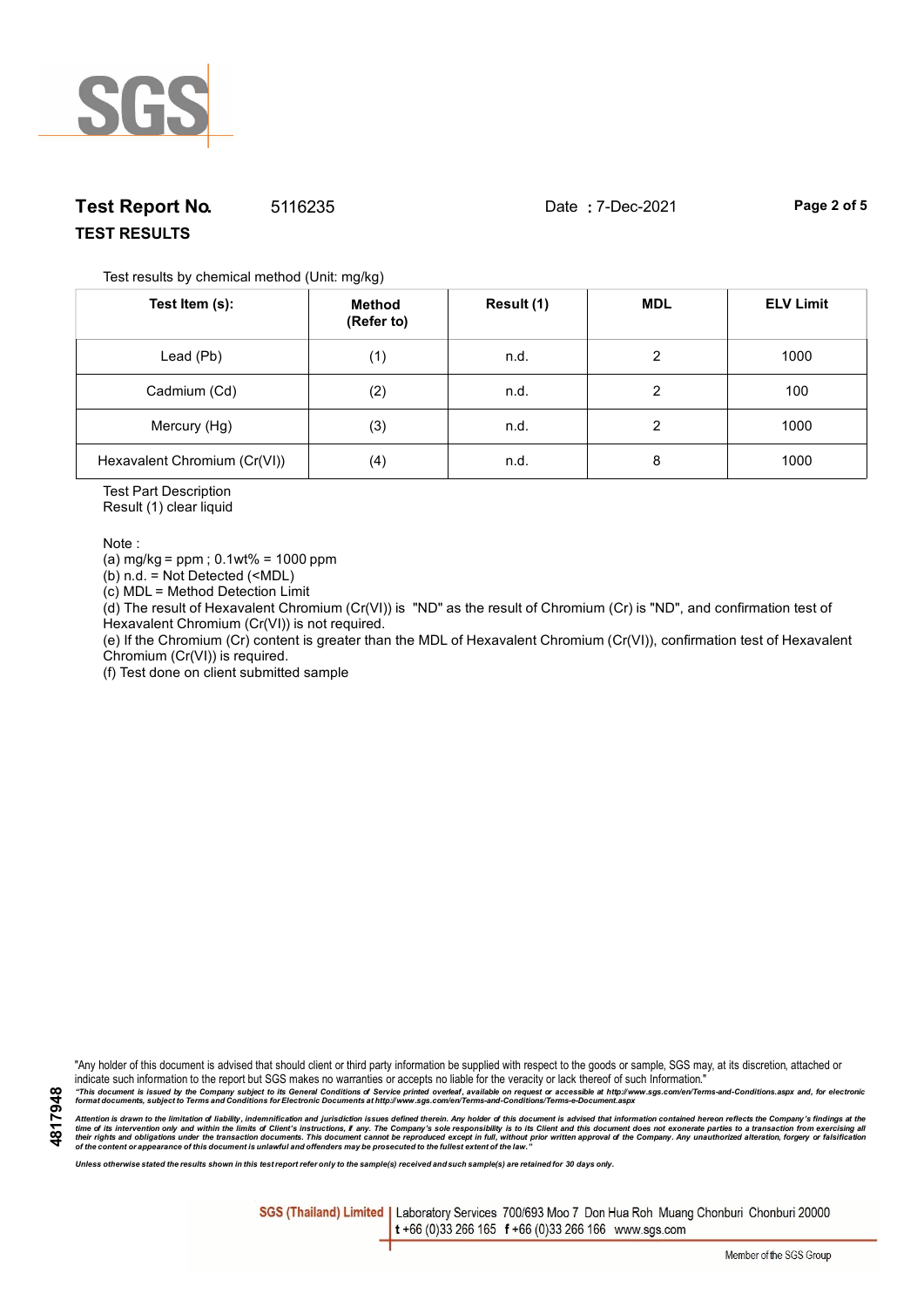

| <b>Test Report No.</b> 5116235                                                              | Date: 7-Dec-2021 | Page 3 of 5 |
|---------------------------------------------------------------------------------------------|------------------|-------------|
| Flow chart of Pb, Cd, Hg Testing                                                            |                  |             |
| (Test method : IEC 62321)                                                                   |                  |             |
| ---------------------+<br>Mechanical Sample Preparation  <br>------------------------------ |                  |             |
|                                                                                             |                  |             |
| Acid digestion with<br>Microwave/Hotplate                                                   |                  |             |
| Filtration                                                                                  |                  |             |
| Residue                                                                                     |                  |             |
| No ------- ------ Yes<br>Total digestion                                                    |                  |             |
|                                                                                             |                  |             |
| Analysis was<br>performed by ICP-OES                                                        |                  |             |
|                                                                                             |                  |             |
| Data                                                                                        |                  |             |
|                                                                                             |                  |             |

"Any holder of this document is advised that should client or third party information be supplied with respect to the goods or sample, SGS may, at its discretion, attached or indicate such information to the report but SGS makes no warranties or accepts no liable for the veracity or lack thereof of such Information."

"This document is issued by the Company subject to its General Conditions of Service printed overleaf, available on request or accessible at http://www.sgs.com/en/Terms-and-Conditions.aspx and, for electronic<br>format docume

Attention is drawn to the limitation of liability, indemnification and jurisdiction issues defined therein. Any holder of this document is advised that information contained hereon reflects the Company's findings at the<br>th

*Unless otherwise stated the results shown in this test report refer only to the sample(s) received and such sample(s) are retained for 30 days only.*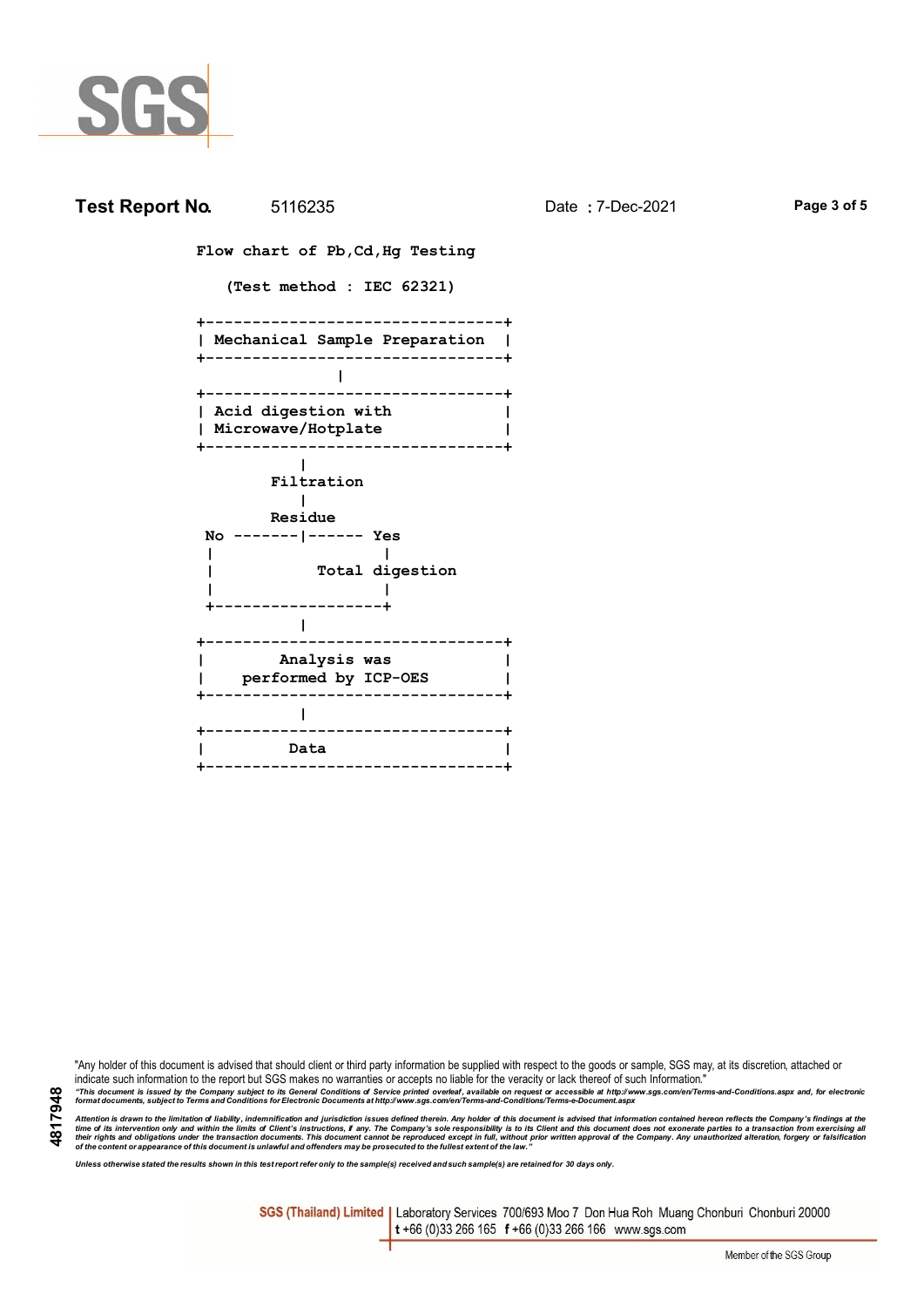

## **Test Report No.** 5116235 Date **:** 7-Dec-2021 **Page 4 of 5**

 **Flow chart of Hexavalent Chromium Testing**

 **(Test method : IEC 62321)**

 **+------------------------------+ | Insoluble polymer | +------------------------------+ | +------------------------------+ | Adding extraction solution | | | +------------------------------+ | +------------------------------+ | Heating to 150-160 degree C | | For Extraction | +------------------------------+ | +------------------------------+ | Filtration aqueous phase | | and pH adjustment | +------------------------------+ | +------------------------------+ | Adding 1,5-diphenylcarbazide | | for color development | +------------------------------+ | +------------------------------+ | Analysis was | | performed by UV-Vis | +------------------------------+ | +------------------------------+ | Data | +------------------------------+**

"Any holder of this document is advised that should client or third party information be supplied with respect to the goods or sample, SGS may, at its discretion, attached or indicate such information to the report but SGS makes no warranties or accepts no liable for the veracity or lack thereof of such Information." "This document is issued by the Company subject to its General Conditions of Service printed overleaf, available on request or accessible at http://www.sgs.com/en/Terms-and-Conditions.aspx and, for electronic<br>format docume

Attention is drawn to the limitation of liability, indemnification and jurisdiction issues defined therein. Any holder of this document is advised that information contained hereon reflects the Company's findings at the<br>th

*Unless otherwise stated the results shown in this test report refer only to the sample(s) received and such sample(s) are retained for 30 days only.*